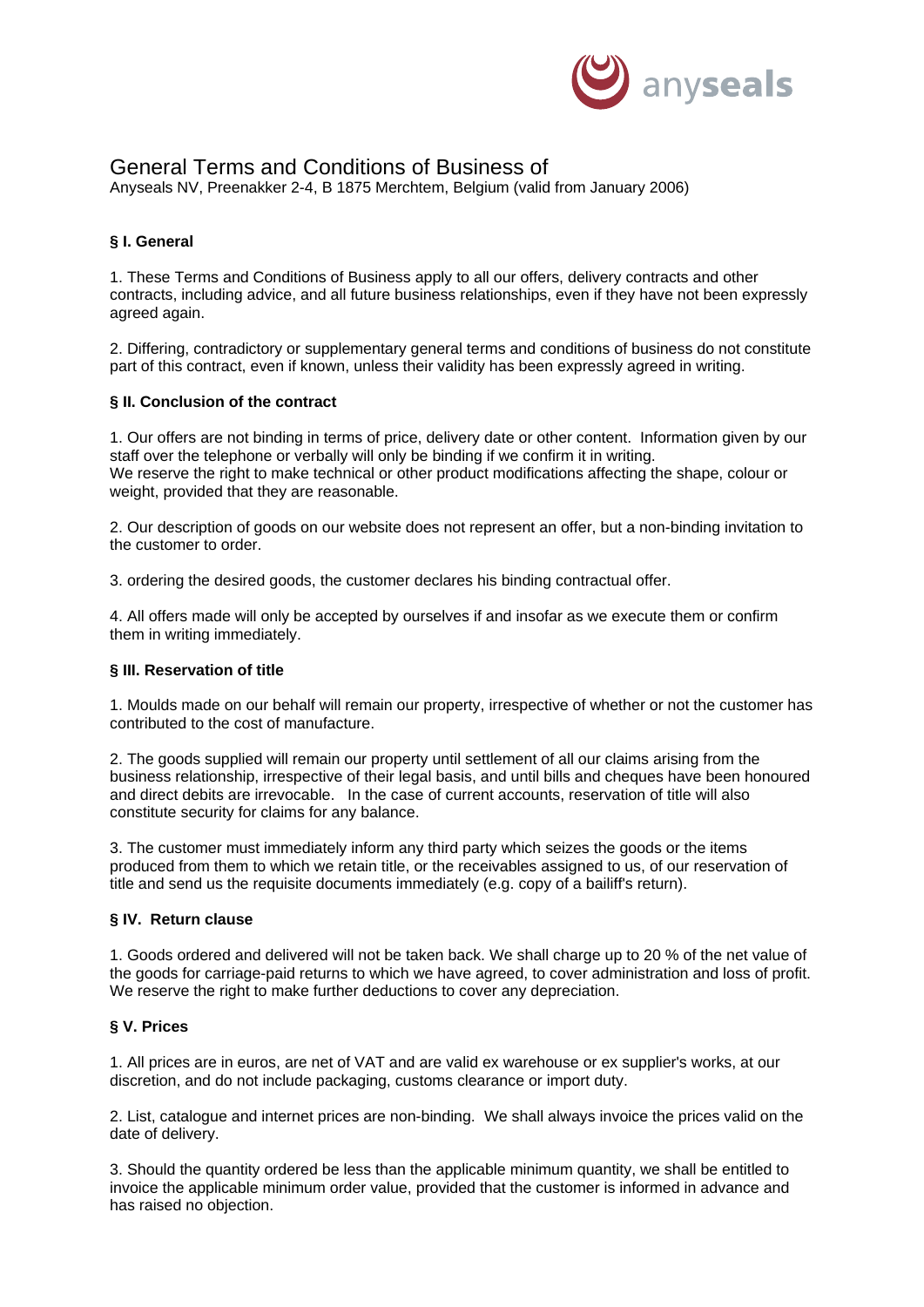

## **§ VI. Shipment and packaging**

1. Shipment of the goods (including any return shipments) will take place at the expense and risk of the customer.

2. In the absence of any stipulation by the customer, the method of shipment will be at our discretion. We will not accept any liability for shipment at the lowest cost.

3. We reserve the right to arrange for shipment not from the place of fulfilment within the meaning of no. XII but from another place of our choice.

4. Packaging will be invoiced separately (at cost). Packaging cannot be returned.

5. In the absence of any agreement to the contrary, delivery will take place ex warehouse. The goods will be carried at the customer's risk, even if prepaid carriage has been agreed.

#### **§ VII. Delivery and delivery periods**

1. Delivery dates and periods are always approximate, insofar as that they have not been expressly and firmly agreed without restriction. Delivery periods will begin with the date of our order confirmation, but not before all details of the order have been clarified in full with the customer. Partial deliveries are admissible.

2. We reserve the right to deliver 10% more or less for mass-produced items, in accordance with industrial practice at the time of delivery for technical items, standard manufacturing units for modified items and commercially-standard packaging units for counted units or to charge wastage or minimum quantity supplements.

3. If we are prevented from meeting our delivery and performance obligations by force majeure, strike, lockout or other industrial action or other unforeseeable obstacles which are beyond our control, despite reasonable care under the circumstances - irrespective of whether they have occurred in our business or that of a supplier - such as traffic disruption, malfunctions, shortage of materials or official intervention, the delivery period will be extended appropriately.

If delivery or performance becomes impossible as a whole or in part, or unreasonable for us or the customer due to the above type of circumstances, both parties will be entitled to cancel the contract as a whole or in part. The customer may not make any claims on this basis.

The stipulation in the above paragraph will also apply if the aforesaid events occur at a time at which we are in arrears.

The right of correct, punctual self-supply is reserved. Should our suppliers fail to meet their obligations despite our efforts, we shall be entitled to cancel the contract. If it is unreasonable for us or the customer to fulfil the contract because of delayed delivery, both will have the right to cancel. The other party may not make any claims on this basis.

4. We shall endeavour to observe the delivery periods stated. In the event of delay or impossibility for which we are responsible, the customer will be entitled to cancel the contract, under statutory conditions. Claims for compensation by the customer due to delay or impossibility for which we are responsible are precluded, unless deliberate intent, gross negligence or at least contractual nonfulfilment on our part are the cause.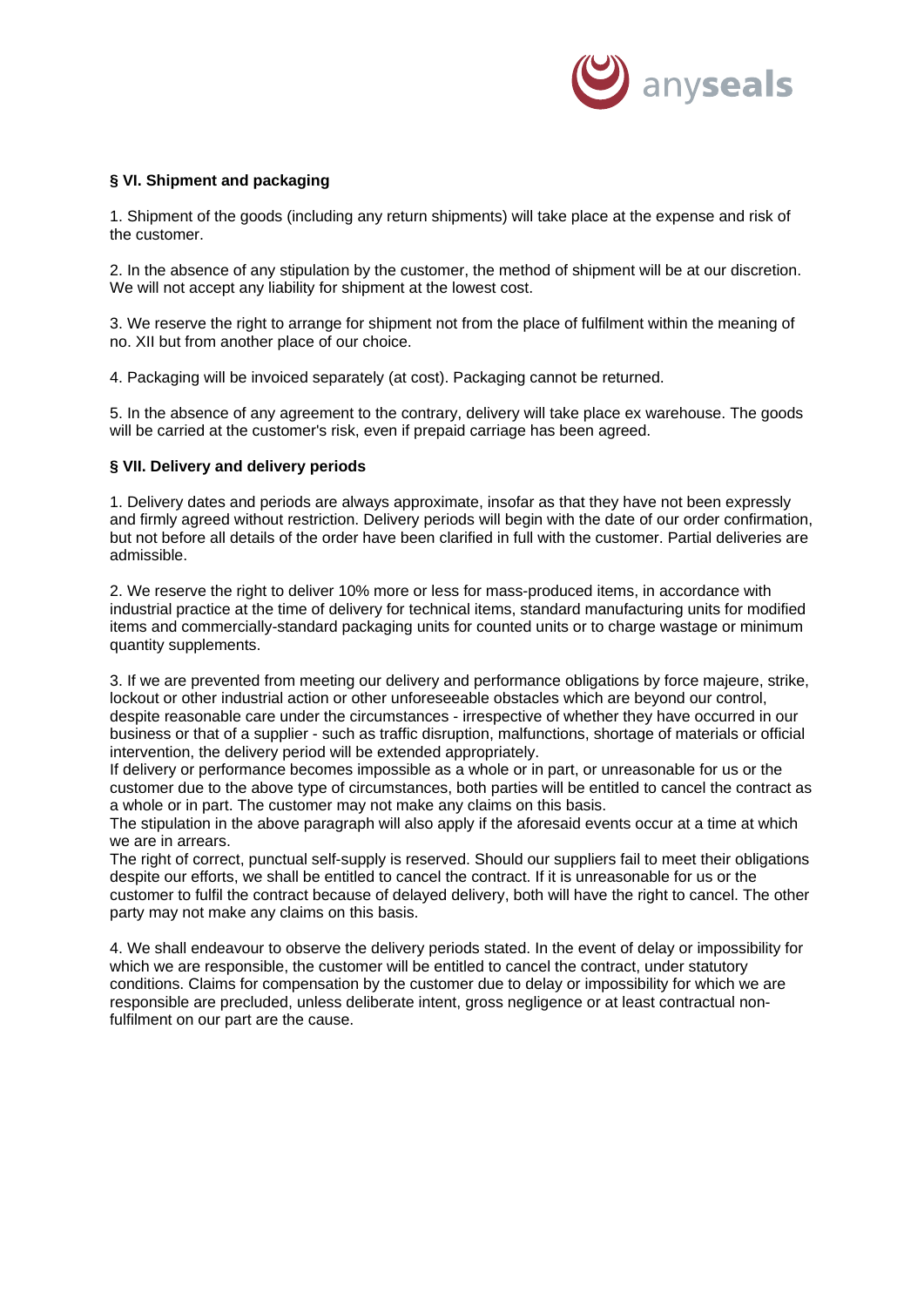

## **§ VIII. Payments**

1. Our invoices will be payable as follows:

Invoices dated between the 1st and 15th of the month will be payable by the end of the month less a 2 % prompt payment discount, or at the latest by the 15th of the following month, strictly net.

Invoices dated between the 16th and the end of the month will be payable by the 15th of the following month less a 2 % prompt payment discount, or at the latest by the end of the following month, strictly net.

The prompt payment discount will be granted on condition that no other invoices which are due remain unpaid. Advance payment will be required for delivery to customers whom we do not know.

2. Payments will always be credited against the oldest invoice due.

3. Interest amounting to at least 9.5% p.a. and inclusive, non-depreciable compensation amounting to 10% will be payable ipso jure, without notice of default, for every debt which is not settled by the aforesaid due date.

If applicable, the rates of interest and compensation will be reconciled ipso jure with the legally applicable tariffs on the basis of [German] legislation on payment arrears for commercial businesses.

4. Bills of exchange and cheques will only be discounted for the purpose of settlement, the former only by prior consent. Redemption will not entail conversion of debt. The customer will be responsible for any exchange and discount charges. We will not guarantee punctual protest.

5. Should the customer fall into payment arrears, or should circumstances emerge after conclusion of the contract which may reduce the customer's creditworthiness, all our receivables arising from the business relationship will become due for payment in full and immediately, even in the event of deferment and discounting of bills and cheques. We shall also be entitled to demand advance payment or securities. Other rights, e.g. cancellation of the contract and claims for compensation due to non-fulfilment, will remain unaffected.

6. The customer may only offset receivables which we have acknowledged or which have been established non-appealably. It may only withhold payments on account of counter-claims if the latter relate to the same contractual relationship and have been acknowledged by us or have been established non-appealably.

## **§ IX. Liability**

Claims for compensation of any nature within and beyond the scope of liability for defects due to infringement of secondary contractual obligations, incorrect advice on conclusion of the contract, infringement of other contractual obligations, inadmissible action or on any other legal basis, particularly including the case of losses which are not suffered by the actual subject of delivery, e.g. loss of profit or production, are precluded.

When a guarantee of condition is given, entitlement to compensation will only subsist if typical consequential damage by defects is to be avoided by guarantee.

#### **§ X. Compensation**

1. Irrespective of the legal grounds, compensation can only be deemed justified insofar as deliberate or grossly negligent breach of contract or breach of contractual obligations constitute the basis.

2. In the event of breach of essential contractual obligations, we may possibly also be liable for minor cases of negligence. However, such liability will be limited to typical, foreseeable loss which was, or should have been, discernable to us upon conclusion of the contract.